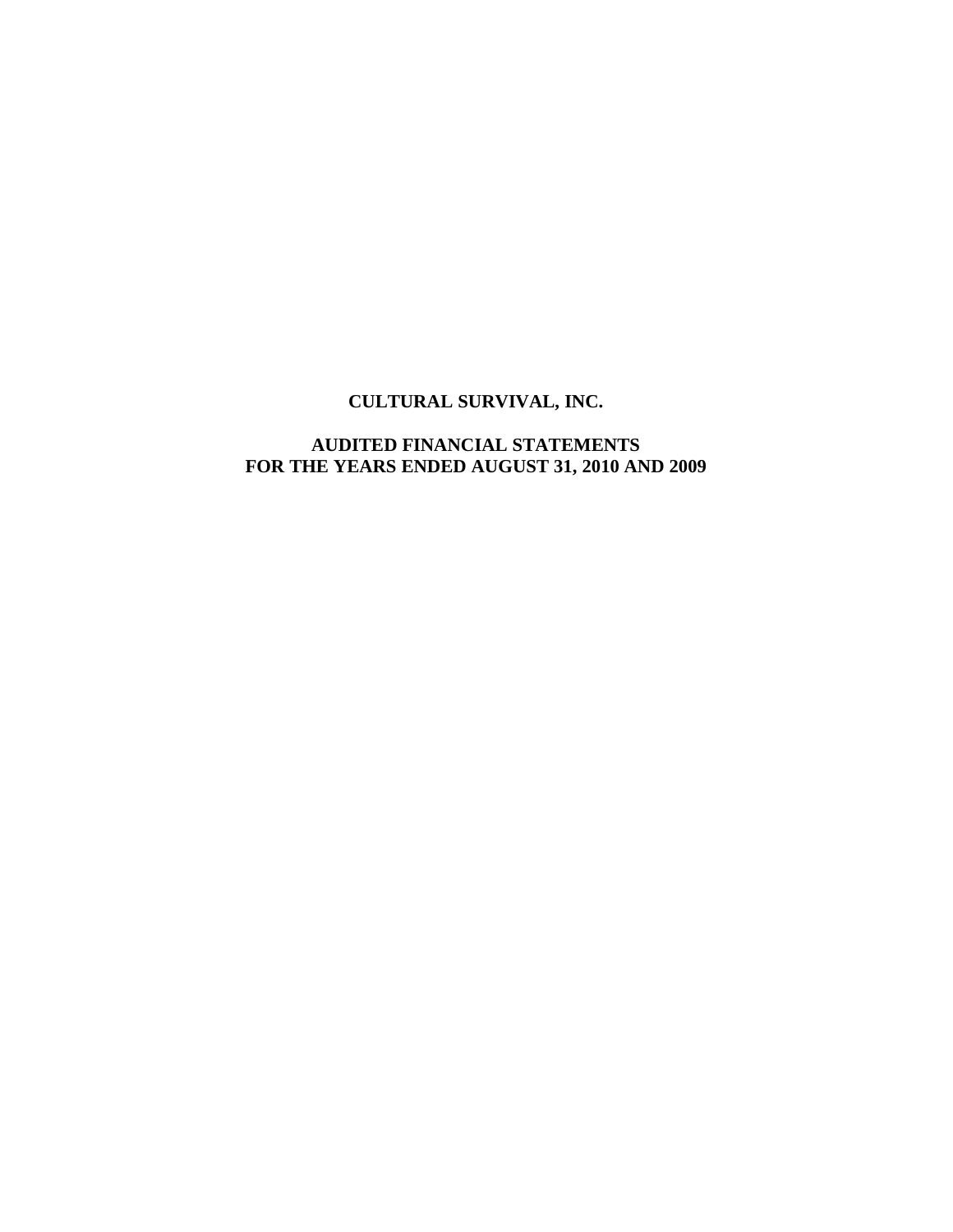# **CULTURAL SURVIVAL, INC.**

# **AUGUST 31, 2010 AND 2009**

## **CONTENTS**

| <b>INDEPENDENT AUDITOR'S REPORT</b>                |        |
|----------------------------------------------------|--------|
| <b>FINANCIAL STATEMENTS:</b>                       |        |
| <b>Statements of Financial Position</b>            |        |
| Statements of Activities and Changes in Net Assets | 3      |
| Statements of Functional Expenses YE Aug 31, 2010  | 4      |
| Statements of Functional Expenses YE 1Aug 31, 2009 | 5      |
| <b>Statements of Cash Flows</b>                    | 6      |
| Notes to Financial Statements                      | 7 - 15 |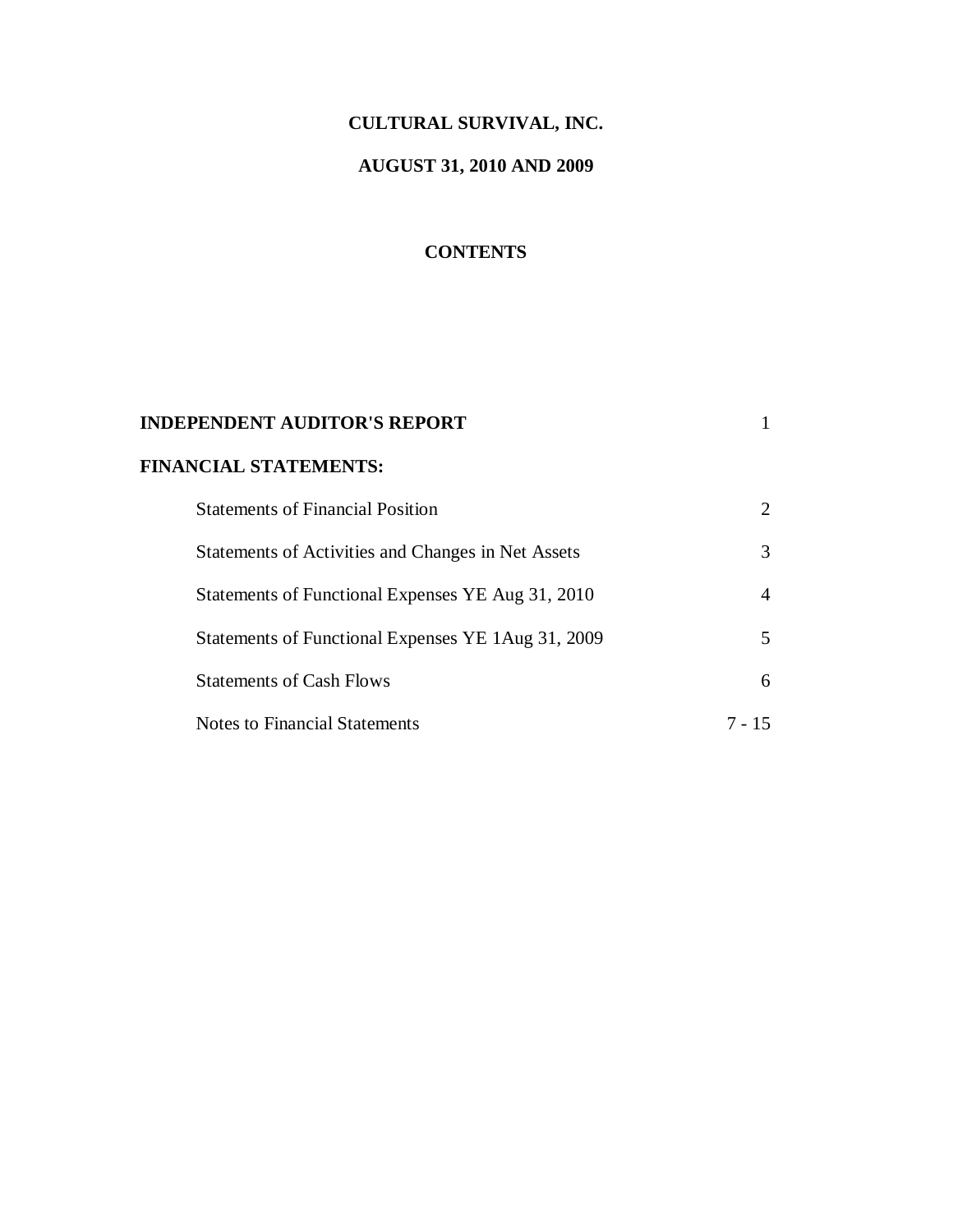## **JOHN M. MONTICONE, CPA 5 High Street-Suite 207 Medford, MA 02155**

### **EMAIL: JMONTICONE@AOL.COM**

Phone: 781- 395- 0024 **Fax: 781- 391- 6097** 

### **INDEPENDENT AUDITOR'S REPORT**

To the Board of Directors of Cultural Survival, Inc.:

I have audited the accompanying statements of financial position of Cultural Survival, Inc. (a Massachusetts corporation, not for profit corporation) as of August 31, 2010 and 2009, and the related statements of activities, functional expenses, and cash flows for the years then ended. These financial statements are the responsibility of the Organization's management. My responsibility is to express an opinion on these financial statements based on my audit.

I conducted my audit in accordance with auditing standards generally accepted in the United States of America. Those standards require that we plan and perform the audit to obtain reasonable assurance about whether the financial statements are free of material misstatement. An audit includes examining, on a test basis, evidence supporting the amounts and disclosures in the financial statements. An audit also includes assessing the accounting principles used and significant estimates made by management, as well as evaluating the overall financial statement presentation. I believe that my audit provides a reasonable basis for my opinion.

In my opinion, the financial statements referred to above present fairly, in all material respects, the financial position of Cultural Survival, Inc. as of August 31, 2010 and 2009 and the changes in its net assets and its cash flows for the year then ended, in conformity with accounting principles generally accepted in the United States of America.

Medford, Massachusetts January 5, 2011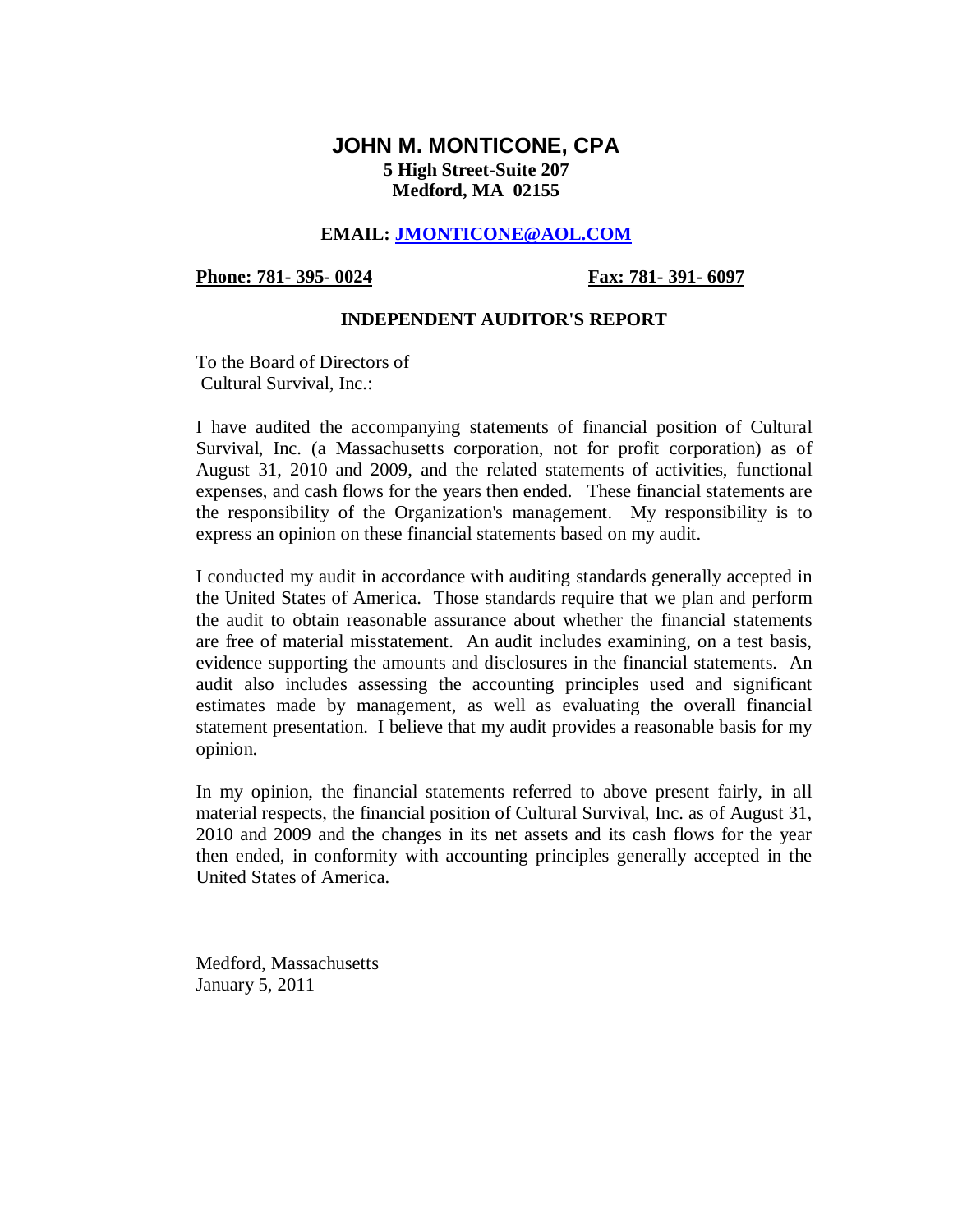#### **CULTURAL SURVIVAL, INC. STATEMENTS OF FINANCIAL POSITIONAUGUST 31, 2010 AND 2009**

|                                                         |    |                | 2010           |     |         |                  | 2009                     |     |         |
|---------------------------------------------------------|----|----------------|----------------|-----|---------|------------------|--------------------------|-----|---------|
|                                                         |    |                | Temporarily    |     |         |                  | Temporarily              |     |         |
| <b>ASSETS</b>                                           |    | Unrestricted   | Restricted     |     | Total   | Unrestricted     | Restricted               |     | Total   |
| <b>CURRENT ASSETS:</b>                                  |    |                |                |     |         |                  |                          |     |         |
| Cash and Cash Equivalents (Note 13)                     | \$ | 30,717 \$      | 70,203 \$      |     | 100,920 | \$<br>167,892 \$ | 132,220 \$               |     | 300,112 |
| Investments                                             |    | 887            |                |     | 887     | 1,037            |                          |     | 1,037   |
| Current Portion of Net Investment in Sales-Type Lease   |    |                |                |     |         | 5,581            |                          |     | 5,581   |
| <b>Other Assets</b>                                     |    | 8,774          |                |     | 8,774   | 9,659            |                          |     | 9,659   |
| <b>Total Assets</b>                                     | S  | $40,378$ \$    | 70,203         | \$  | 110,581 | \$<br>184,169    | \$<br>132,220            | -\$ | 316,389 |
| <b>GRANTS AND PLEDGES RECEIVABLE</b>                    | \$ | 100,000 \$     | 92,013 \$      |     | 192,013 | \$               | \$                       | \$  |         |
| LONG TERM PORTION OF NET INVESTMENT IN SALES-TYPE LEASE |    | $\blacksquare$ | \$             | \$  |         | 60,932 \$        |                          | \$  | 60,932  |
| <b>PROPERTY AND EQUIPMENT:</b>                          |    |                |                |     |         |                  |                          |     |         |
| <b>Building and Improvements</b>                        |    | 482,823        |                |     | 482,823 | 482,823          |                          |     | 482,823 |
| <b>Equipment and Furniture</b>                          |    | 23,752         |                |     | 23,752  | 23,752           |                          |     | 23,752  |
| Software                                                |    | 19,720         |                |     | 19,720  | 19,720           |                          |     | 19,720  |
|                                                         |    | 526,295        |                |     | 526,295 | 526,295          |                          |     | 526,295 |
| Less: Accumulated Depreciation                          |    | 179,764        |                |     | 179,764 | 167,300          |                          |     | 167,300 |
|                                                         |    | 346,531        |                |     | 346,531 | 358,995          |                          |     | 358,995 |
|                                                         | \$ | 486,909 \$     | 162,216        | -\$ | 649,125 | \$<br>604,096    | \$<br>132,220            | \$  | 736,316 |
| <b>LIABILITIES AND NET ASSETS</b>                       |    |                |                |     |         |                  |                          |     |         |
| <b>LIABILITIES</b>                                      |    |                |                |     |         |                  |                          |     |         |
| Accounts Payable and Accrued Expenses                   | \$ | 54,850 \$      |                | \$  | 54,850  | \$<br>41,246 \$  |                          | \$  | 41,246  |
| Current Portion of Long Term Debt (Note 12)             |    | 9,379          |                |     | 9,379   | 8,782            |                          |     | 8,782   |
| <b>Total Current Liabilities</b>                        |    | 64,229         | $\overline{a}$ |     | 64,229  | 50,028           | $\sim$                   |     | 50,028  |
| Long Term Debt (Note 12)                                |    | 365,603        |                |     | 365,603 | 374,643          |                          |     | 374,643 |
|                                                         |    | 429,832        | $\sim$         |     | 429,832 | 424,671          | $\overline{\phantom{a}}$ |     | 424,671 |
| <b>NET ASSETS</b>                                       |    |                |                |     |         |                  |                          |     |         |
| Unrestricted Funds (Note 13)                            |    | 57,077         |                |     | 57,077  | 179,425          |                          |     | 179,425 |
| <b>Temporarily Restricted</b>                           |    |                | 162,216        |     | 162,216 |                  | 132,220                  |     | 132,220 |
| <b>Total Net Assets</b>                                 |    | 57,077         | 162,216        |     | 219,293 | 179,425          | 132,220                  |     | 311,645 |
| <b>Total Liabilities and Net Assets</b>                 | \$ | 486,909        | 162,216        |     | 649,125 | \$<br>604,096    | 132,220                  |     | 736,316 |

The accompanying notes are an integral part of these financial statements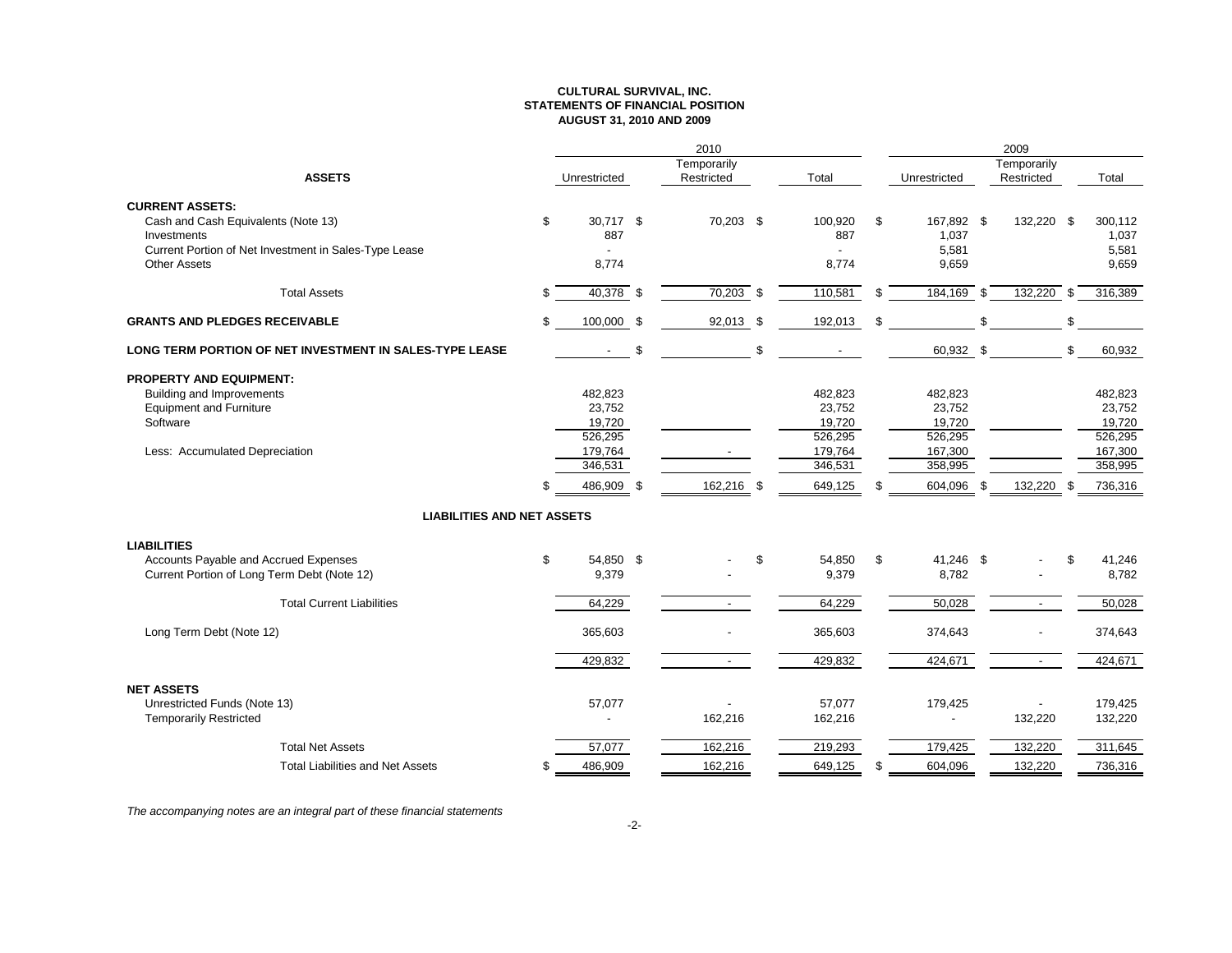#### **CULTURAL SURVIVAL, INC. STATEMENTS OF ACTIVITIESFOR THE YEARS ENDED AUGUST 31, 2010 AND 2009**

|                                          | 2010                |    |                   |    |              | 2009        |                     |     |                   |     |              |
|------------------------------------------|---------------------|----|-------------------|----|--------------|-------------|---------------------|-----|-------------------|-----|--------------|
|                                          | <b>Temporarily</b>  |    |                   |    |              | Temporarily |                     |     |                   |     |              |
|                                          | <b>Unrestricted</b> |    | <b>Restricted</b> |    | <b>Total</b> |             | <b>Unrestricted</b> |     | <b>Restricted</b> |     | <b>Total</b> |
| <b>REVENUES</b>                          |                     |    |                   |    |              |             |                     |     |                   |     |              |
| <b>Contributions and Subscriptions</b>   | \$<br>604.357       | \$ | 52,505            | \$ | 656,862      | \$          | 508,575             | -\$ | 37.024            | -S  | 545,599      |
| <b>Grant Revenue</b>                     | 121,238             |    | 278,718           |    | 399,956      |             | 133,444             |     | 94,186            |     | 227,630      |
| Indigenous Crafts Bazaar Income          | 472,844             |    |                   |    | 472,844      |             | 420,634             |     |                   |     | 420,634      |
| Investment Income                        | 13,711              |    |                   |    | 13,711       |             | 16,918              |     |                   |     | 16,918       |
| Unrealized Gain (Loss) on Investments    | (151)               |    |                   |    | (151)        |             | 139                 |     |                   |     | 139          |
| Sales of Publications                    | 22,178              |    |                   |    | 22.178       |             | 17,555              |     |                   |     | 17,555       |
| Other Income                             | 22,958              |    |                   |    | 22,958       |             | 20,678              |     |                   |     | 20,678       |
| Total Support and Other Income           | ,257,135            |    | 331,223           |    | 1,588,358    |             | 1,117,943           |     | 131,210           |     | 1,249,153    |
| Net Assets Released from Restrictions    | 301,227             |    | (301, 227)        |    |              |             | 195,702             |     | (195,702)         |     |              |
| <b>Total Revenues</b>                    | ,558,362            |    | 29,996            |    | 1,588,358    |             | 1,313,645           |     | (64, 492)         |     | 1,249,153    |
| <b>EXPENSES</b>                          |                     |    |                   |    |              |             |                     |     |                   |     |              |
| Publications                             | 395,586             |    |                   |    | 395,586      |             | 311,540             |     |                   |     | 311,540      |
| Projects (Note 13)                       | 1,079,286           |    |                   |    | 1.079.286    |             | 820,012             |     |                   |     | 820,012      |
| Fundraising                              | 108,653             |    |                   |    | 108,653      |             | 70,127              |     |                   |     | 70,127       |
| General Administrative                   | 124,615             |    |                   |    | 124,615      |             | 104,777             |     |                   |     | 104,777      |
| <b>Total Operating Expenses</b>          | ,708,139            |    |                   |    | 1,708,139    |             | 1,306,456           |     |                   |     | ,306,456     |
| Changes in net assets from operations    | (149, 777)          |    |                   |    | (119, 781)   |             |                     |     |                   |     | (57, 303)    |
| <b>GAIN ON SALE OF LEASE INVESTMENT</b>  | 27,429              |    |                   |    | 27,429       |             |                     |     |                   |     |              |
| <b>INCREASE (DECREASE) IN NET ASSETS</b> | (122, 348)          |    | 29,996            |    | (92, 352)    |             | 7,189               |     | (64, 492)         |     | (57, 303)    |
| <b>NET ASSETS, BEGINNING OF YEAR</b>     | 179,425             |    | 132,220           |    | 311,645      |             | 172,236             |     | 196,712           |     | 368,948      |
| <b>NET ASSETS, END OF YEAR</b>           | 57,077              |    | 162,216           | S  | 219,293      |             | 179,425             |     | 132,220           | \$. | 311,645      |

The accompanying notes are an integral part of these financial statements

-3-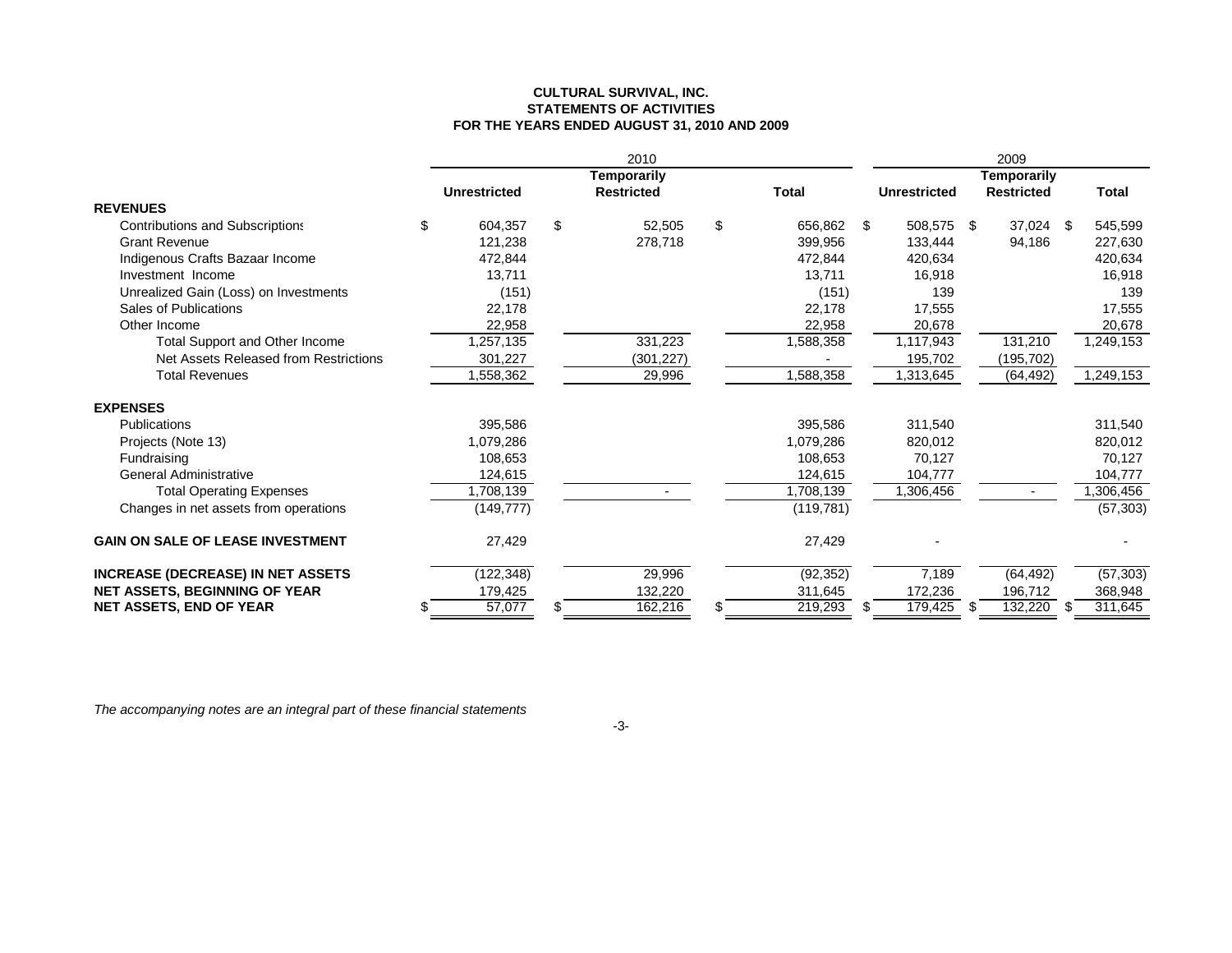### **CULTURAL SURVIVAL, INC. STATEMENTS OF FUNCTIONAL EXPENSESFOR THE YEARS ENDED AUGUST 31, 2010**

|                                       | <b>Programs</b>     |    |                 |                    |                |    |              |
|---------------------------------------|---------------------|----|-----------------|--------------------|----------------|----|--------------|
|                                       | <b>Publications</b> |    | <b>Projects</b> | <b>Fundraising</b> | Administrative |    | <b>Total</b> |
| Direct Support (Note 13)              | \$                  | \$ | 155,952         | \$                 | \$             | \$ | 155,952      |
| Indigenous Crafts Bazaar              |                     |    | 389,525         |                    |                |    | 389,525      |
| Payroll                               | 220,031             |    | 243,082         | 46,567             | 72,412         |    | 582,092      |
| <b>Payroll Taxes and Benefits</b>     | 62,149              |    | 68,660          | 13,153             | 20,453         |    | 164,416      |
| Consultants                           | 2,000               |    | 112,460         | 4,089              |                |    | 118,549      |
| Postages and Shipping                 | 7,311               |    | 3,894           | 14,580             | 5,977          |    | 31,762       |
| <b>Printing and Copying</b>           | 47,064              |    | 16,887          | 7,996              | 2,837          |    | 74,784       |
| Amortization                          | 335                 |    | 370             | 71                 | 110            |    | 885          |
| Depreciation                          | 4,711               |    | 5,205           | 997                | 1,550          |    | 12,463       |
| <b>Bank and Credit Card Fees</b>      | 2,283               |    | 2,522           | 483                | 751            |    | 6,039        |
| <b>Interest Expenses</b>              | 9,384               |    | 10,367          | 1,986              | 3,088          |    | 24,825       |
| <b>Dues and Subscriptions</b>         |                     |    |                 | 2,287              |                |    | 2,287        |
| <b>Office Expenses</b>                | 9,102               |    | 10,055          | 1,926              | 2,995          |    | 24,079       |
| <b>Professional Fees</b>              | 1,890               |    | 2,088           | 400                | 622            |    | 5,000        |
| <b>Equipment Lease Expense</b>        | 2,462               |    | 2,719           | 521                | 810            |    | 6,512        |
| Repairs and Maintenance               | 4,951               |    | 5,470           | 1,048              | 1,630          |    | 13,099       |
| Telephone                             | 6,111               |    | 6,751           | 1,293              | 2,011          |    | 16,166       |
| <b>Marketing Expenses</b>             | 7,400               |    |                 |                    |                |    | 7,400        |
| <b>Travel, Meals and Entertaiment</b> | 240                 |    | 34,262          | 9,528              | 6,681          |    | 50,711       |
| Utilities and Internet                | 3,546               |    | 3,918           | 750                | 1,167          |    | 9,381        |
| Insurance                             | 3,496               |    | 3,862           | 740                | 1,150          |    | 9,248        |
| <b>Real Estate Taxes</b>              | 1,120               |    | 1,238           | 237                | 369            |    | 2,964        |
|                                       | \$<br>395,586       | \$ | 1,079,286       | \$<br>108,653      | \$<br>124,615  | \$ | 1,708,139    |
| Porcentage of Total Expenses          | 23.16%              |    | 63.18%          | 6.36%              | 7.30%          |    | 100.00%      |

The accompanying notes are an integral part of these financial statements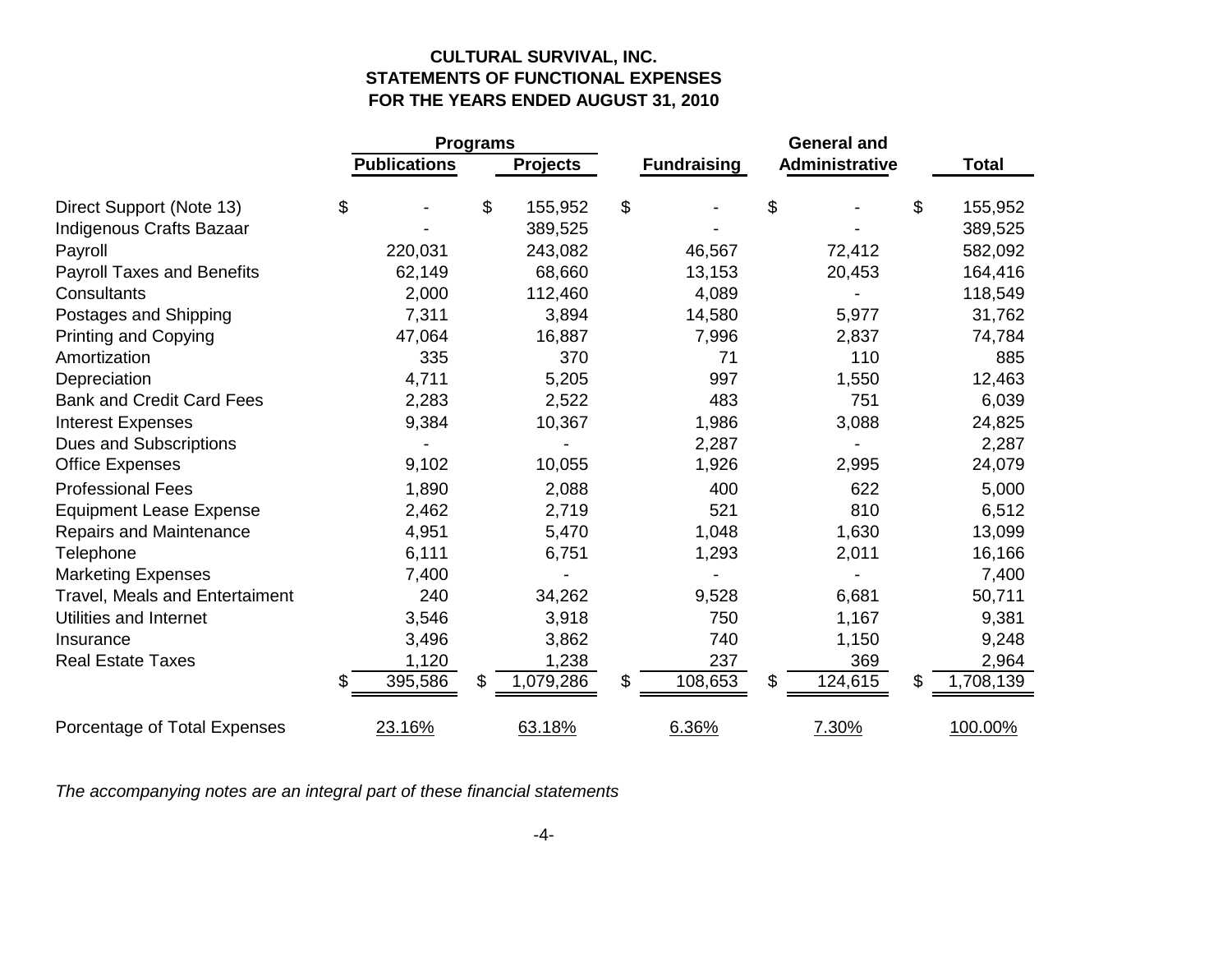### **CULTURAL SURVIVAL, INC. STATEMENTS OF FUNCTIONAL EXPENSESFOR THE YEARS ENDED AUGUST 31, 2009**

|                                       | <b>Programs</b>     |    |                 |                    |                |    |              |
|---------------------------------------|---------------------|----|-----------------|--------------------|----------------|----|--------------|
|                                       | <b>Publications</b> |    | <b>Projects</b> | <b>Fundraising</b> | Administrative |    | <b>Total</b> |
| Direct Support (Note 13)              | \$                  | \$ | 68,410          | \$                 | \$             | \$ |              |
|                                       |                     |    |                 |                    |                |    | 68,410       |
| <b>Indigenous Crafts Bazaar</b>       |                     |    | 336,836         |                    |                |    | 336,836      |
| Payroll                               | 167,126             |    | 184,634         | 35,370             | 55,001         |    | 442,131      |
| <b>Payroll Taxes and Benefits</b>     | 44,142              |    | 48,766          | 9,343              | 14,527         |    | 116,778      |
| Consultants                           | 4,879               |    | 47,410          | 2,444              | 10,888         |    | 65,621       |
| Postages and Shipping                 | 8,143               |    | 17,069          | 1,799              | 863            |    | 27,874       |
| <b>Printing and Copying</b>           | 29,667              |    | 9,156           | 5,350              | 1,104          |    | 45,277       |
| Amortization                          | 335                 |    | 370             | 71                 | 110            |    | 886          |
| Depreciation                          | 4,711               |    | 5,204           | 998                | 1,550          |    | 12,463       |
| <b>Bank and Credit Card Fees</b>      | 2,141               |    | 2,365           | 453                | 704            |    | 5,663        |
| <b>Interest Expenses</b>              | 9,585               |    | 10,589          | 2,029              | 3,155          |    | 25,358       |
| <b>Dues and Subscriptions</b>         |                     |    | 285             | 1,700              | 150            |    | 2,135        |
| <b>Office Expenses</b>                | 3,744               |    | 4,137           | 793                | 1,232          |    | 9,906        |
| <b>Professional Fees</b>              | 760                 |    | 6,460           | 380                | 1,900          |    | 9,500        |
| <b>Equipment Lease Expense</b>        | 2,409               |    | 2,661           | 509                | 793            |    | 6,372        |
| <b>Repairs and Maintenance</b>        | 7,453               |    | 8,234           | 1,578              | 2,453          |    | 19,718       |
| Telephone                             | 5,417               |    | 5,984           | 1,147              | 1,783          |    | 14,331       |
| <b>Marketing Expenses</b>             | 11,041              |    |                 |                    |                |    | 11,041       |
| <b>Travel, Meals and Entertaiment</b> | 246                 |    | 50,680          | 4,100              | 3,204          |    | 58,230       |
| Utilities and Internet                | 3,741               |    | 4,133           | 792                | 1,231          |    | 9,897        |
| Insurance                             | 3,702               |    | 4,090           | 784                | 1,218          |    | 9,794        |
| <b>Bad Debts Expenses</b>             |                     |    |                 |                    | 2,155          |    | 2,155        |
| <b>Real Estate Taxes</b>              | 2,298               |    | 2,539           | 487                | 756            |    | 6,080        |
|                                       | \$<br>311,540       | \$ | 820,012         | \$<br>70,127       | \$<br>104,777  | \$ | 1,306,456    |
| Porcentage of Total Expenses          | 23.85%              |    | 62.77%          | 5.37%              | 8.02%          |    | 100.00%      |

The accompanying notes are an integral part of these financial statements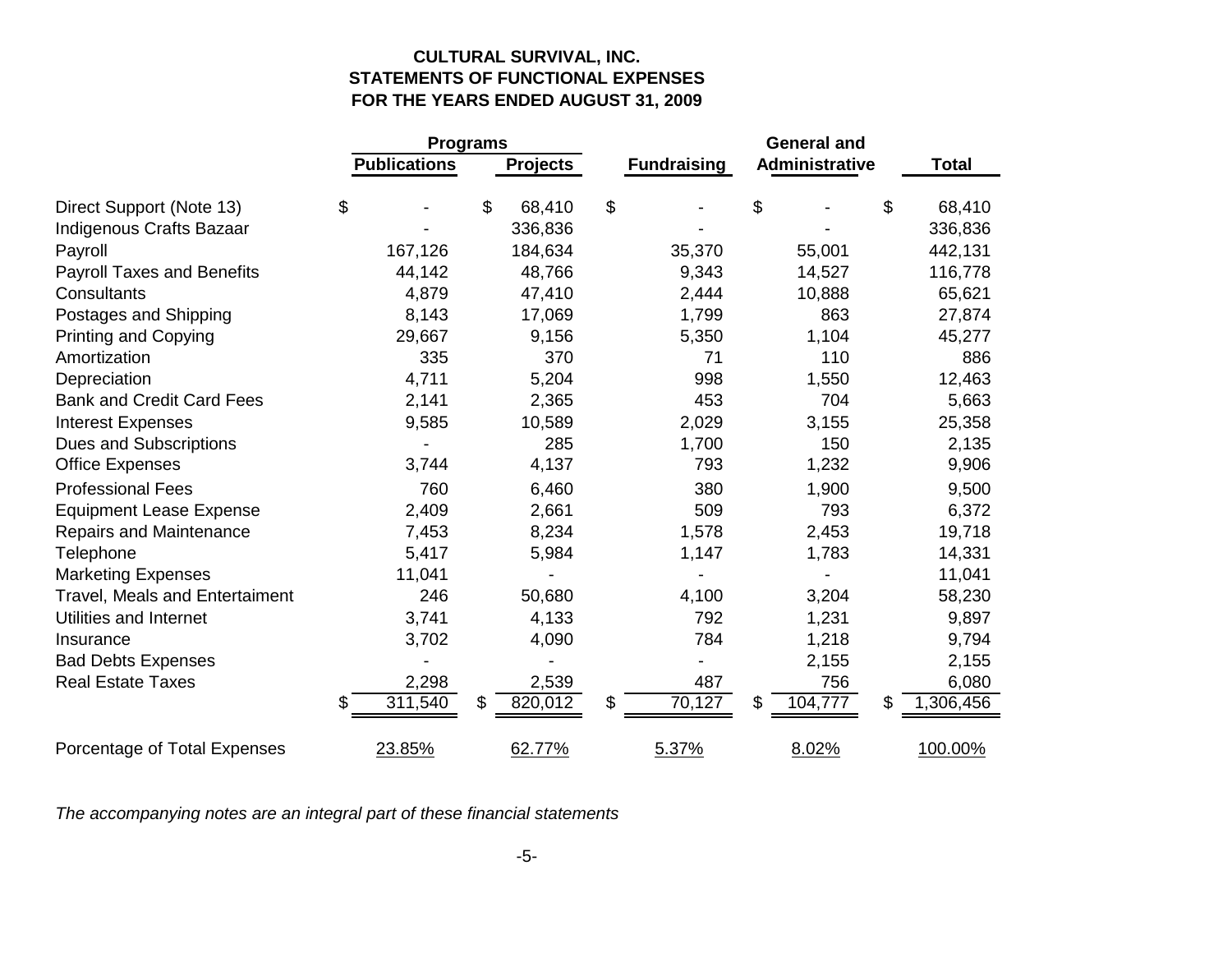### **CULTURAL SURVIVAL, INC. STATEMENTS OF CASH FLOWS FOR THE YEARS ENDED AUGUST 31, 2010 AND 2009**

|                                                    | 2010            | 2009            |
|----------------------------------------------------|-----------------|-----------------|
| <b>OPERATING ACTIVITIES</b>                        |                 |                 |
| Decrease in Net Assets (Note 13)                   | \$<br>(92, 352) | \$<br>(57, 303) |
| Adjustments to reconcile decrease in net assets to |                 |                 |
| net cash used in operating activities:             |                 |                 |
| Amortization                                       | 885             | 885             |
| Depreciation                                       | 12,463          | 12,463          |
| Unrealized (Gain) Loss on Investments              | 151             | (140)           |
| (Gain) Loss on sale of investment                  | (27, 429)       |                 |
| (Increased) Decrease in:                           |                 |                 |
| <b>Accounts Receivable</b>                         | (192, 013)      | 102,155         |
| Increase (Decrease) in:                            |                 |                 |
| <b>Accounts Payable</b>                            |                 |                 |
| <b>Accrued Expenses</b>                            | 13,604          | 4,527           |
| Net Cash Used In Operating Activities:             | (284, 691)      | 62,587          |
| <b>INVESTING ACTIVITIES</b>                        |                 |                 |
| Proceeds from Sales-Type Lease                     | 5,581           | 5,581           |
| Proceeds from Sale of Investments                  | 88,361          |                 |
| Net Cash Provided by Investing Activities          | 93,942          | 5,581           |
| <b>FINANCING ACTIVITIES</b>                        |                 |                 |
| Principal Payments on Note Payable                 | (8, 443)        | (7, 910)        |
| Net Cash Used in Investing Activities              | (8, 443)        | (7, 910)        |
| DECREASE IN NET ASSETS (Note 13)                   | (199, 192)      | 60,258          |
|                                                    |                 |                 |
| CASH AND CASH EQUIVALENTS, BEGINNIG OF YEAR        | 300,112         | 239,854         |
| CASH AND CASH EQUIVALENTS, END OF YEAR             | 100,920         | \$<br>300,112   |
| <b>OTHER DISCLOSURES:</b>                          |                 |                 |
| Interest Paid on Note Payable                      | \$<br>24,825    | \$<br>25,358    |

The accompanying notes are an integral part of these financial statements.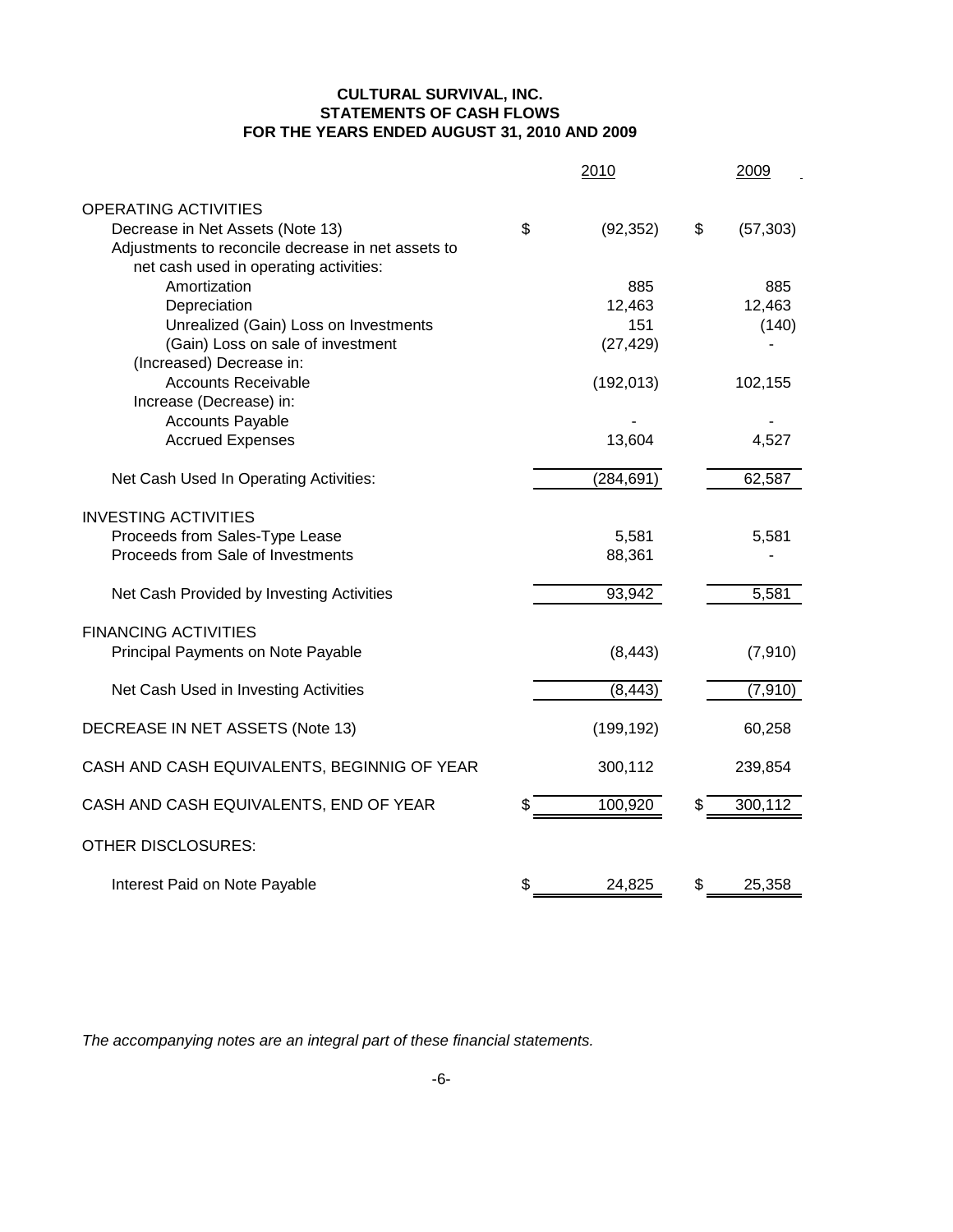#### **Note 1 - Organization and Nature of Activities**

Cultural Survival, Inc., (the "Organization") is a non-profit 501(c) (3) nongovernmental organization that was founded in 1972 to promote the rights, voices, and visions of Indigenous Peoples around the world. Through education forums, cutting-edge and widely read publications, research, projects, advocacy, partnerships and an interactive web site. The Organization works towards a world in which Indigenous Peoples are able to determine their own futures on their own lands. It further works as a medium through which Indigenous Peoples can network with other groups facing similar problems and with other organizations that can help to ensure that their human rights, including their right to selfdetermination, are protected and promoted.

### **Note 2 - Summary of Significant Accounting Policies**

#### Basis of Accounting

These financial statements have been prepared on the accrual basis of accounting in accordance with generally accepted accounting principles in the United States of America.

#### Basis of Presentation

Net assets are classified as permanently restricted, temporarily restricted and unrestricted when appropriate to properly disclose the nature and amount of significant resources that have been restricted in accordance with specified objectives of donors and grantors. The Organization has temporarily restricted net assets from its projects activities and unrestricted net assets that are available to be used and designated by the Board of Directors for general purposes.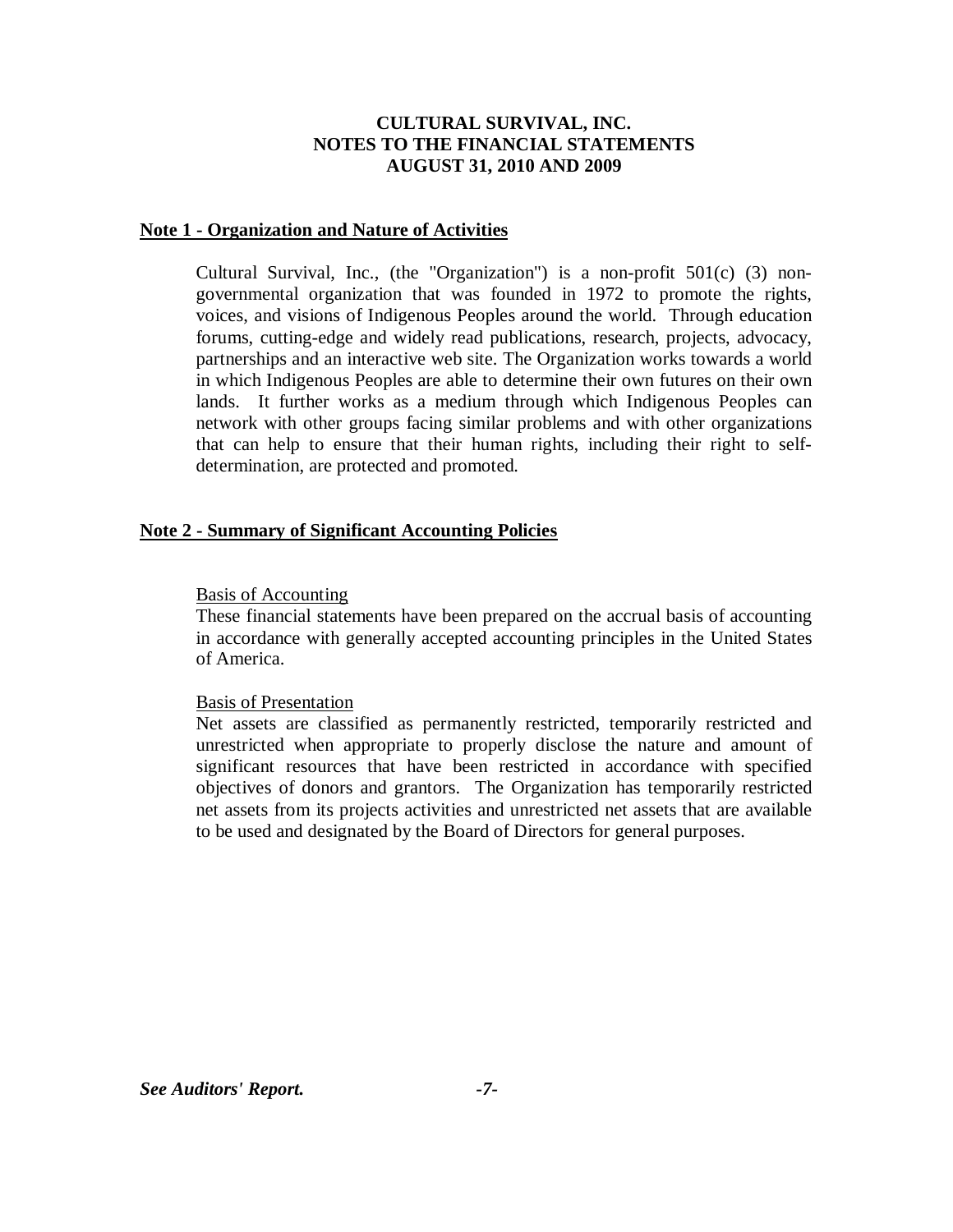### **Note 2 - Summary of Significant Accounting Policies (Continued)**

### Cash and Cash Equivalents

The Organization considers all highly liquid instruments with an initial maturity of three months or less to be cash equivalents.

### Investments

Short-term investments in marketable securities with readily determinable fair values are carried at their fair value in the statement of financial position based on quoted market prices. Unrealized gains and losses are included in the change in net assets in the accompanying statement of actives.

### Accounts Receivable

Accounts receivables are stated at the amount management expect to collect from outstanding balances. Management provides for probable uncollectible amounts through a provision for bad debt expense and an adjustment to a valuation allowance based on its assessment of the current status of individual accounts. Balances that are still outstanding after management has used reasonable collection efforts are written off through a charge to the valuation allowance and a credit to accounts receivable. Accounts are considered collectible. Interest is not charged on overdue accounts.

### Functional Allocation of Expenses

The costs of providing the various programs and other activities have been summarized on a functional basis in the statement of activities. Accordingly, certain costs have been allocated among the programs and supporting services benefited.

### Net Investment in Sales-Type Lease

Net investment in sales-type lease is carried at the net present value of the future expected cash flows under the lease agreement discounted at the appropriate discount rate at the time of sale. The carrying value of the investment is reduced if its market value declines are considered permanent. This lease was sold during the year ended August 31, 2010.

### *See Auditor's Report -8-*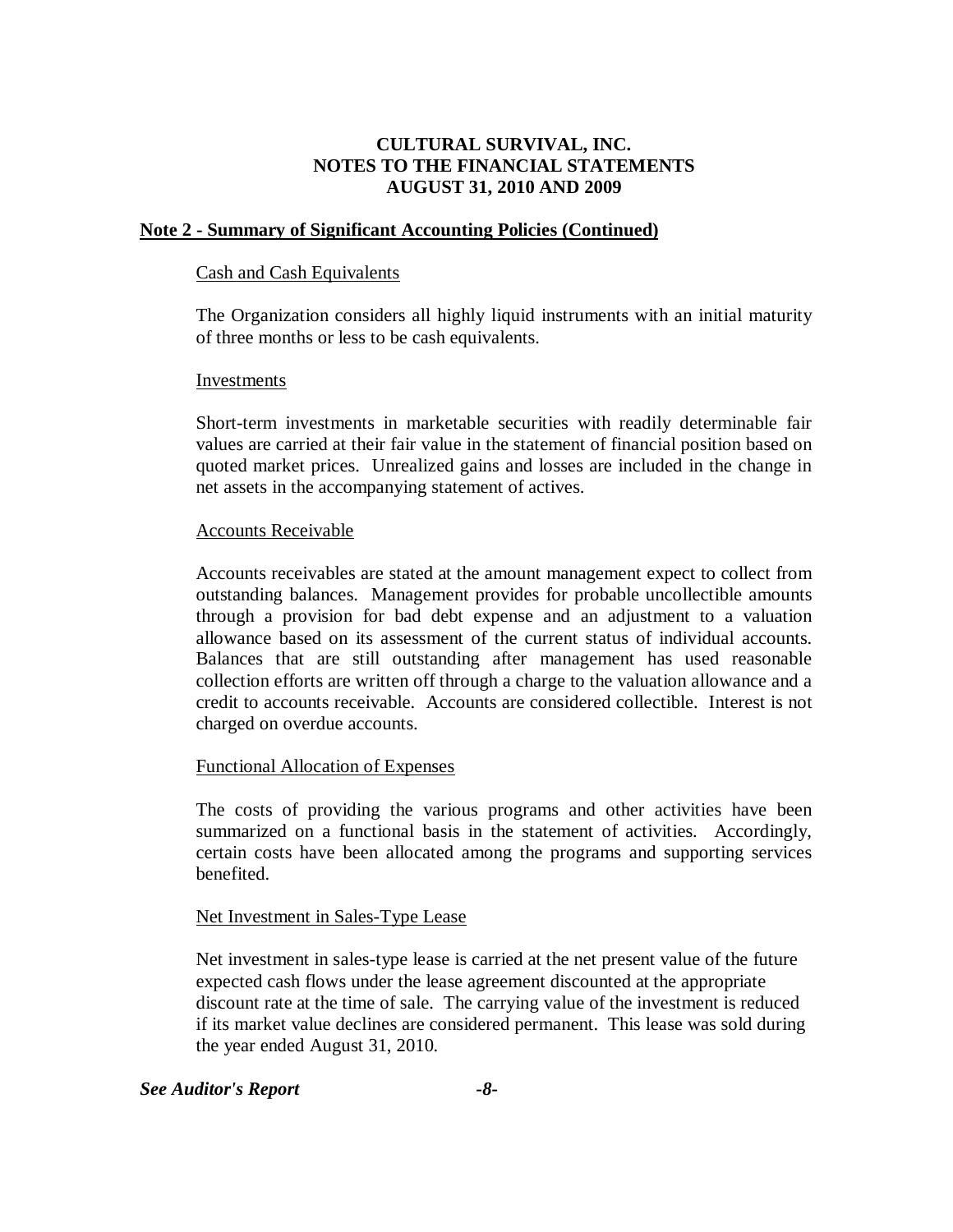#### Income Tax Exempt Status

The Organization is a not-for-profit corporation as described in Section 501 (c ) (3) of the United States Internal Revenue Code and is determined to be an Organization which is not a private foundation and, accordingly, does not provide for state and federal income taxes. The Internal Revenue Service classifies the organization as a public charity.

### Recognition of Donor Restrictions

Support that is restricted by the donor is reported as an increase in unrestricted net assets if the restriction expires in the reporting period in which the support is recognized. All other donor-restricted support is reported as an increase in temporarily or permanently restricted net assets, depending on the nature of the restriction. When a restriction expires, temporarily restricted net assets are reclassified to unrestricted net assets.

#### Property and Equipment

Property and equipment are stated at cost. Depreciation is computed over the estimated useful lives of the assets using the straight-line method. Major additions are capitalized, while repairs and maintenance are charged to expense as incurred. Depreciation expense for the years ending August 31, 2010 and 2009 are \$12,463 and \$13,098, respectively.

The estimated useful lives for purposes of computing depreciation are as follows:

| Assets                    | Life in Years |
|---------------------------|---------------|
| Furniture and equipment   | 5 years       |
| Building and Improvements | 39 years      |
| Software                  | 3 years       |

Use of Estimates and Assumptions

The preparation of financial statements in conformity with accounting principles generally accepted in the United States of America requires management to make estimates and assumptions that affect the reported amounts of assets and liabilities and disclosure of contingent assets and liabilities at the date of the financial statements and the reported amounts of revenues and expenses during the reporting period. Actual results could vary from the estimates that were used.

### *See Auditors' Report. -9-*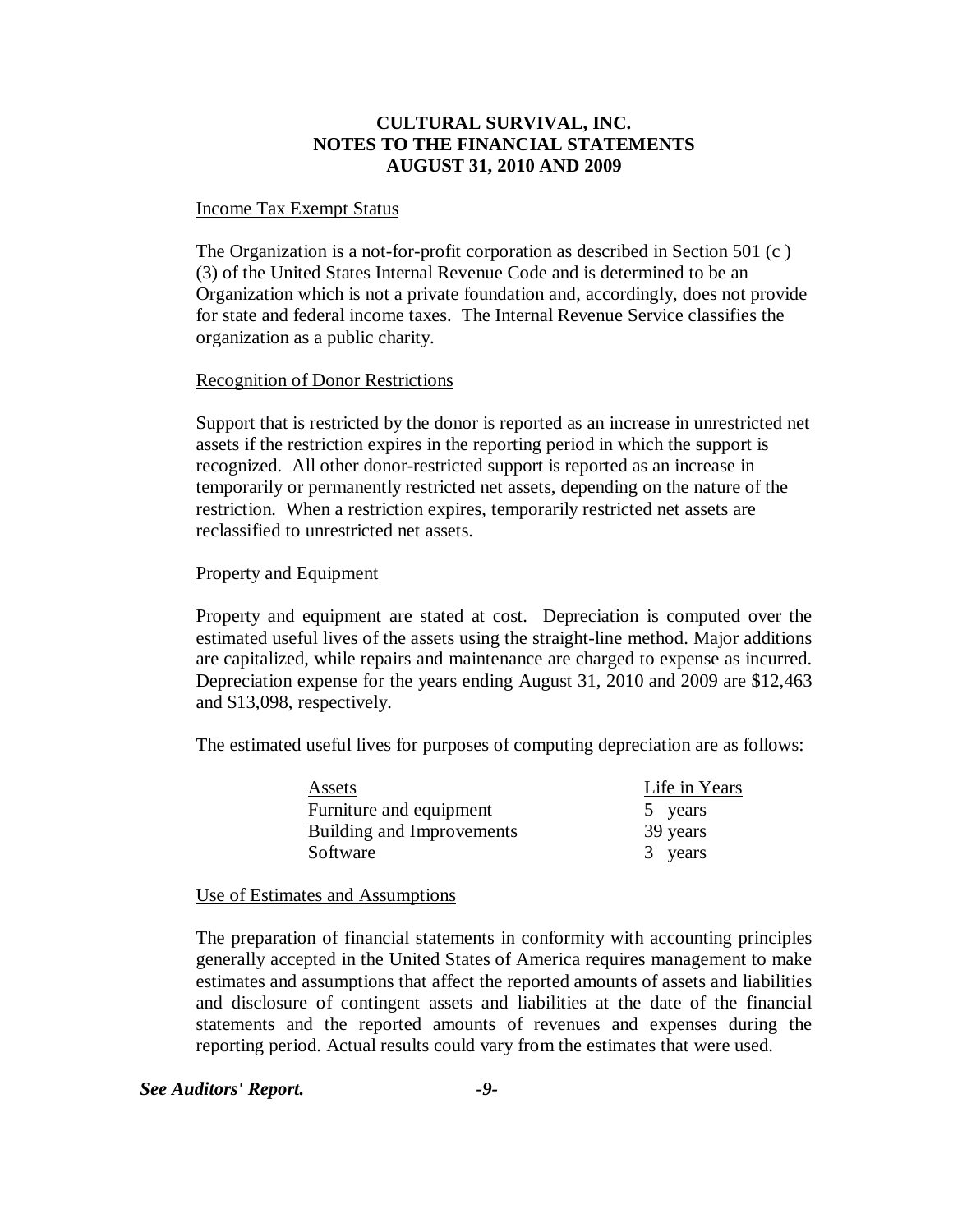### Contributed Goods and Services

The Organization records various types of in-kind support including professional services, volunteer labor, and materials. Contributed professional services are recognized if the services received (a) create or enhance long-lived assets or (b) require specialized skills, are provided by individuals possessing those skills, and would typically need to be purchased if not provided by donation. Contributions of tangible assets are recognized at fair market value when received. Additionally, the Organization received a significant amount of skilled, contributed time, which does not meet the two (2) recognition criteria described above. Accordingly, the value of this contributed time has not been determined and is not reflected in the accompanying financial statements.

#### **Note 3 - Investments**

Investments consisted of the following at August 31, 2010:

|                                                            | Fair<br><u>Value</u> | Cost              | <b>Unrealized</b><br>Gain (Loss) |
|------------------------------------------------------------|----------------------|-------------------|----------------------------------|
| <b>Stocks</b>                                              | 887<br>\$            | $$ -0-$           | 887                              |
| Investments consisted of the following at August 31, 2009: |                      |                   |                                  |
|                                                            | Fair<br><b>Value</b> | <u>Cost</u>       | Unrealized<br><b>Gain (Loss</b>  |
| <b>Stocks</b>                                              | 1,037<br>\$          | $S - 0$           | 1,037                            |
| Investment return is summarized as follows:                |                      | 2010              | 2009                             |
| Dividend income<br>Net unrealized gain (loss)              |                      | \$<br>23<br>(151) | \$<br>22<br>139                  |
| Total unrestricted investment income                       |                      | (128)             | <u> 161</u>                      |

*See Auditor's Report -10-*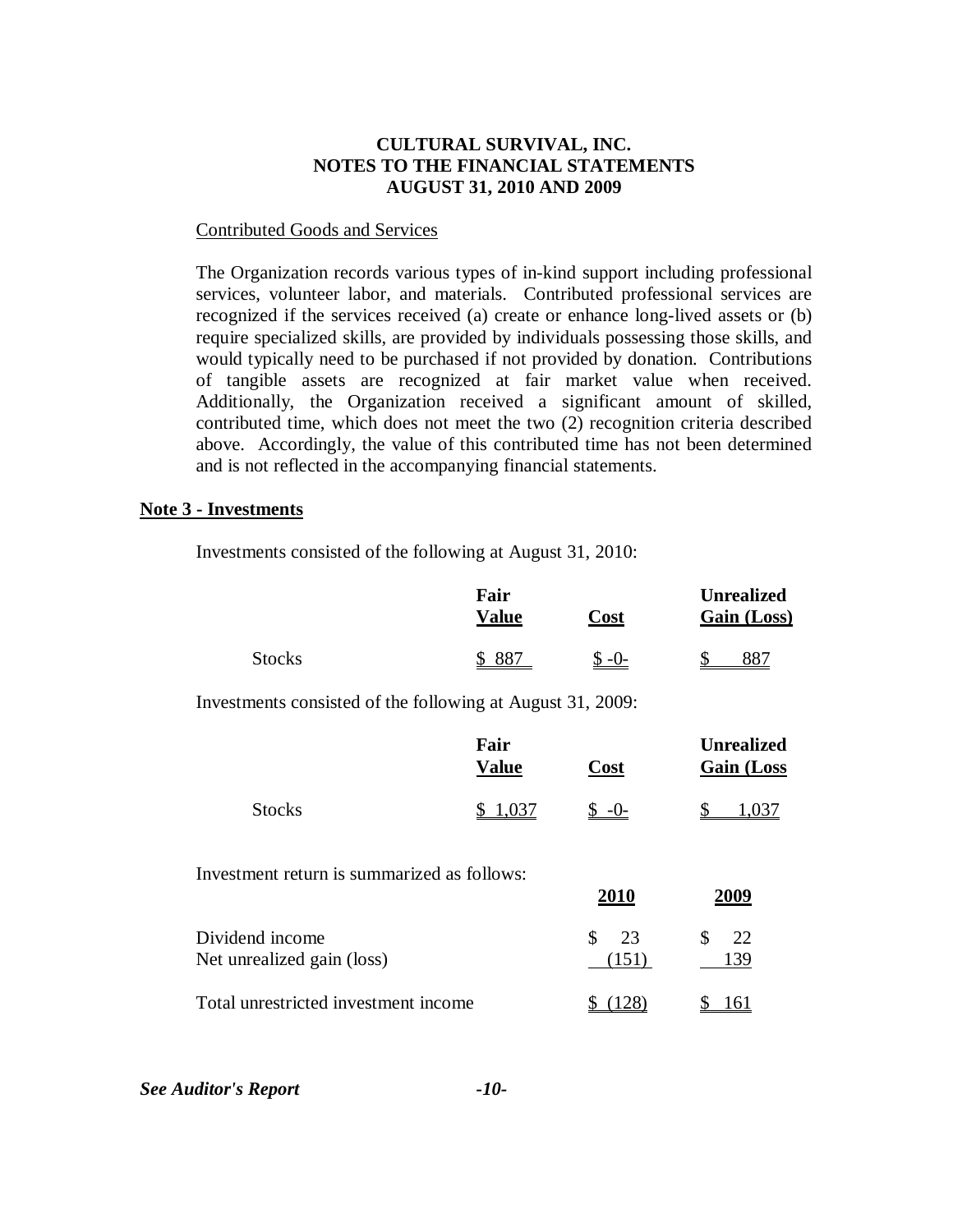### **Note 4 - Donated Services, Goods, and Facilities**

The Organization receives donated services from a variety of unpaid volunteers assisting the Organization with administering its indigenous advocacy programs. During the years ended August 31, 2010 and 2009 there were approximately 7,760 and 3,000 total volunteer hours, which the Organization valued at \$116,400 and \$45,000, respectively. None of this has been recognized in the accompanying statement of activities because the volunteer activities do not meet the criteria for recognition of such volunteer effort under auditing standards generally accepted in the United States of America.

### **Note 5 - Restrictions on Net Assets**

Temporarily restricted assets consists of cash at August 31, 2010 and 2009 and are available for the following purposes and periods:

|                                 | 2010 | 2009                  |
|---------------------------------|------|-----------------------|
| Future expenditures on programs |      | $$162,216$ $$132,220$ |

### **Note 6 - Retirement Arrangement with Staff Employees**

The Organization offers staff employees the opportunity for participation in a contributory retirement plan. The Organization matches employees' contributions at 3% of their regular salary. The expense to the Organization under this Plan for the year ended August 31, 2010 and 2009 was \$10,822 and \$8,750 respectively.

### **Note 7 - Concentration of Credit Risk**

Financial Instruments that potentially subject the Organization to significant concentrations of credit risk consists primarily of cash and cash equivalents, notes receivable, and short-term investments.

The Organization maintains its cash and cash equivalents in banks and investment brokerage deposit and money market accounts which, at times, may exceed federally insured limits. The Organization believes it is not exposed to any significant credit risk on cash and cash equivalents.

*See Auditors' Report. -11-*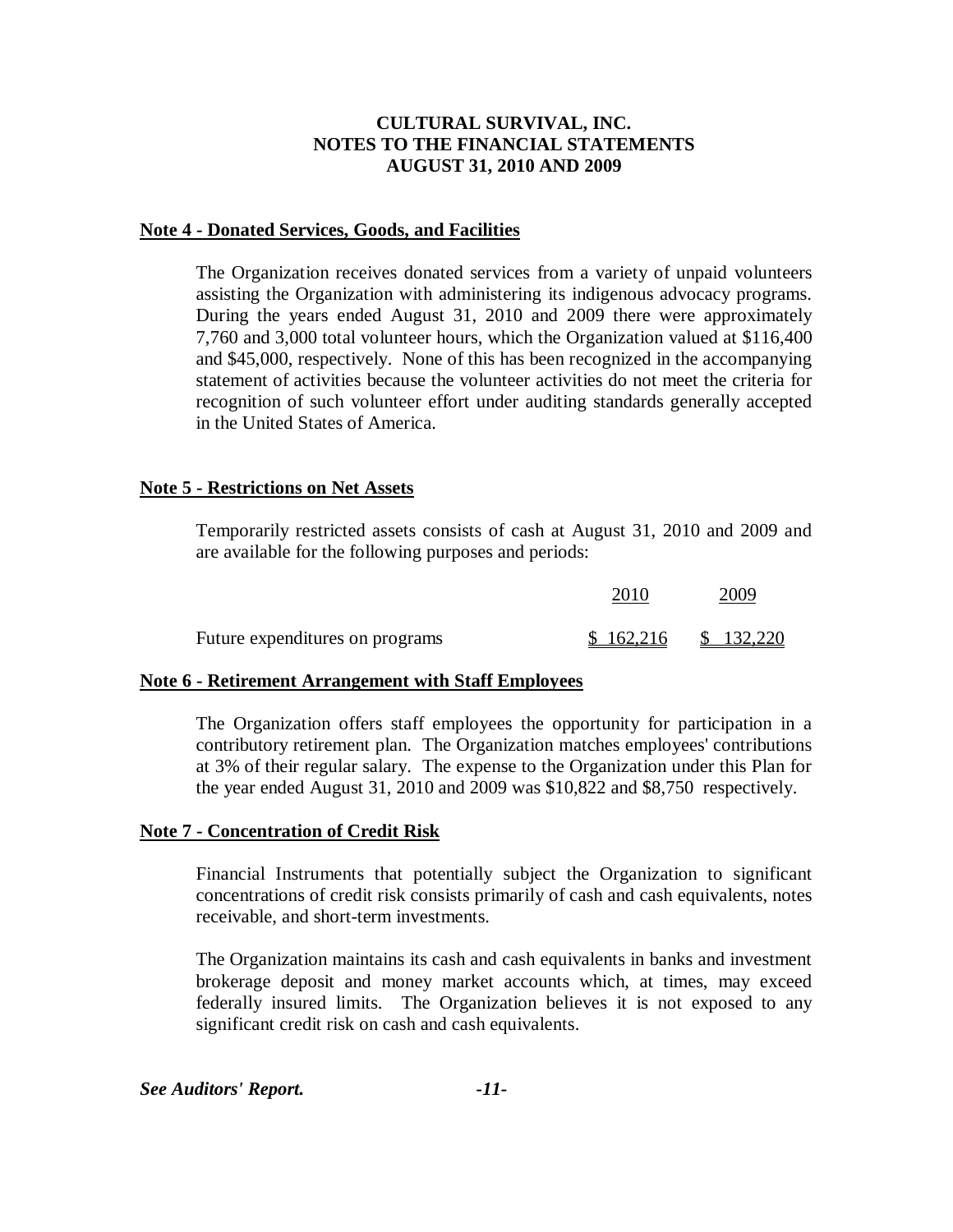### **Note 8 - Property and Equipment**

Property and Equipment consisted of the following at August 31, 2010 and 2009:

|                                         | 2010         | 2009      |
|-----------------------------------------|--------------|-----------|
| Furniture & Equipment                   | 23,752<br>S. | \$23,752  |
| <b>Building and Improvements</b>        | 482,823      | 482,823   |
| Software                                | 19,720       | 19,720    |
|                                         | 526,295      | 526,295   |
| Accumulated Depreciation & Amortization | (179, 764)   | (167,300) |
|                                         | \$346,531    | \$358,995 |

### **Note 9 - Line of Credit**

As of August 31, 2010 and 2009, the Organization had available unsecured line of credit with American Express Company to be drawn down upon as needed, with interest rates of 12.24% and 21.24% for purchases and cash advances, respectively. At August 31, 2010 and 2009, no amount has been drawn down. Credit available August 31, 2010 and 2009 was \$38,000.

As of August 31, 2010 and 2009, the organization had available an unsecured line of credit with Chase to be drawn down upon as needed, with an interest rate of 15.99% and 19.24% for purchases and cash advances, respectively. At August 31, 2010 and 2009, no amount has been drawn down. Credit available August 31, 2010 and 2009 was \$31,600.

### **Note 10 - Commitments**

On August 3, 2009 the Organization entered into an office equipment lease that expires August 2012. Equipment lease expense under these leases are \$6,512 and \$5,546 for the years ended August 31, 2010 and 2009, respectively.

Future minimum lease payments required as of August 31, 2010:

| 2011 | 5,564                   |
|------|-------------------------|
| 2012 | 5,564                   |
| 2013 | 5,564                   |
|      | 2014 and after<br>7,624 |
|      | \$24,316                |

*See Auditors' Report. -12-*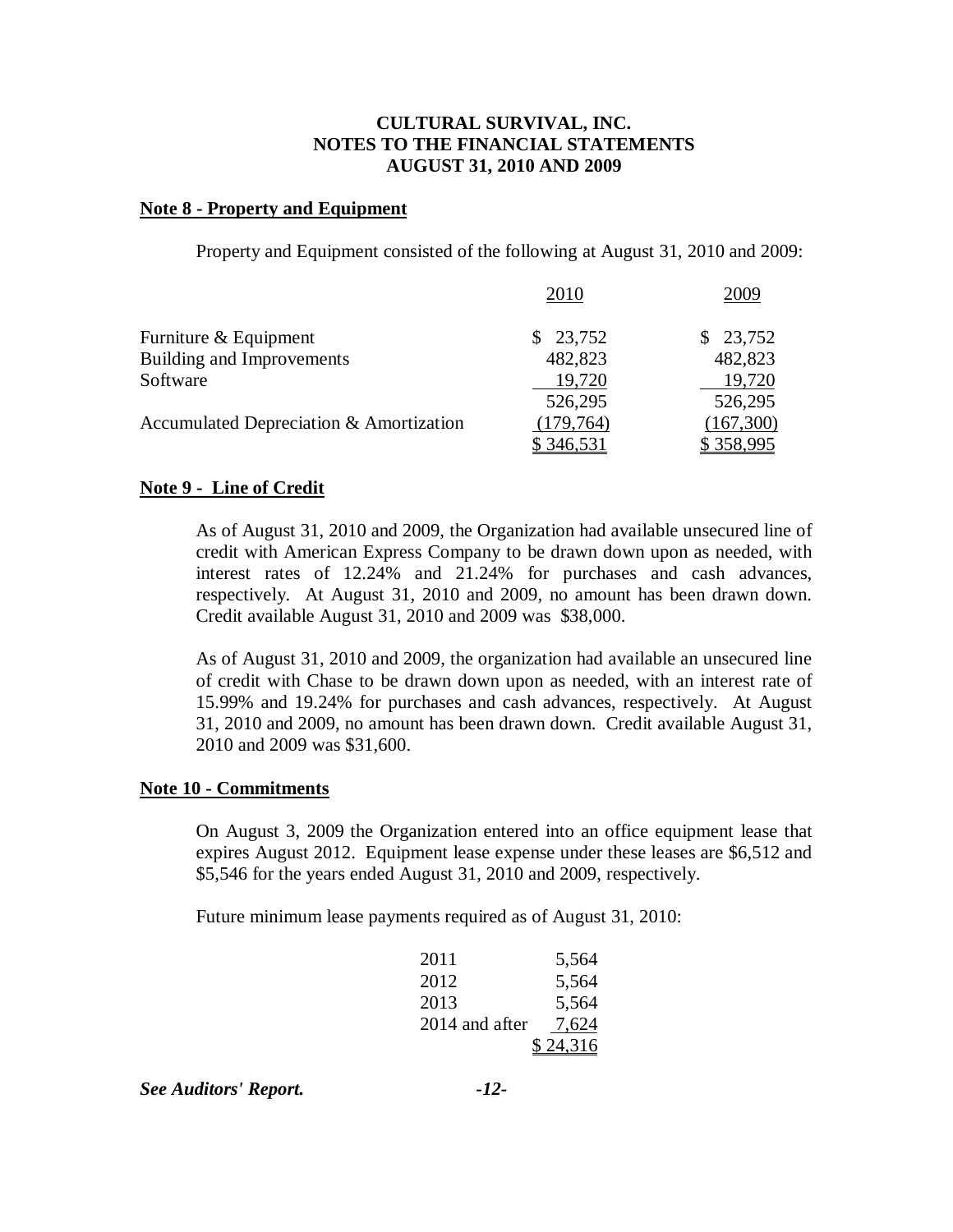#### **Note 11 - Note Payable**

The Organization has a note payable to a bank in the original amount of \$412,500, dated August 18, 2005. The note is payable in monthly installments of \$2,772, inclusive of interest at 6.45% and is secured by real estate and rights to revenue of the property. The note matures in August 2025.

The Total actual amount of the note payable as of August 31, 2010 is \$374,982 which includes a current portion of \$9,379 and a Long Term portion of \$365,603.

Approximate annual maturities over the remaining periods are as follows:

| 2011 |            | 9,379   |
|------|------------|---------|
| 2012 |            | 9,987   |
| 2013 |            | 10,561  |
| 2014 |            | 11,359  |
|      | Thereafter | 333,281 |
|      |            | 74.982  |

### **Note 12 - Board Designated Cash**

During the year that ended on August 31, 2005, Cultural Survival, Inc., discontinued certain activities to benefit indigenous peoples that involved aspects of commerce The Board of Directors designated the residual cash resulting from these activities to be expended in direct support of the programs for which it originally was intended. As of August 31, 2010 the designated cash expended was \$ -0- ; as of August 31, 2009 it was \$1,385. As of August 31, 2010 and 2009, the remaining residual cash designated for these programs was \$ 2,703.